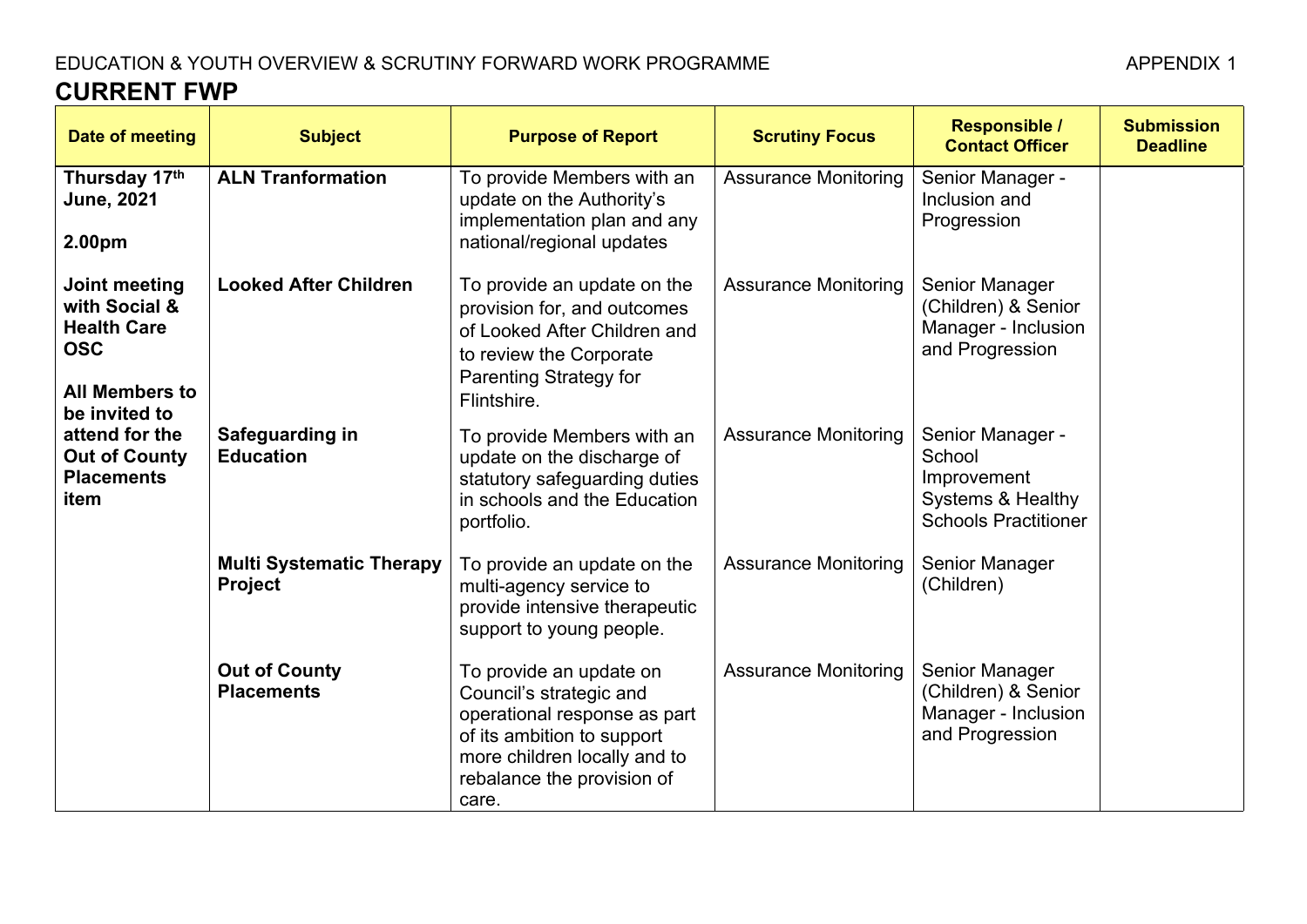## EDUCATION & YOUTH OVERVIEW & SCRUTINY FORWARD WORK PROGRAMME

| Thursday 1 <sup>st</sup><br><b>July, 2021</b> | <b>Annual Report from</b><br><b>Regional School</b><br><b>Improvement Service,</b> | To receive an update on the<br>support provided by the<br>regional school effectiveness                                                                | <b>Assurance Monitoring</b> | <b>Chief Officer</b><br>(Education & Youth)<br>and Managing |  |
|-----------------------------------------------|------------------------------------------------------------------------------------|--------------------------------------------------------------------------------------------------------------------------------------------------------|-----------------------------|-------------------------------------------------------------|--|
| 2.00 <sub>pm</sub>                            | <b>GwE</b>                                                                         | and improvement service,<br>GWE and its impact on<br>schools                                                                                           |                             | Director of GwE                                             |  |
|                                               | <b>Safety</b>                                                                      | <b>Social Media and Internet</b>   To provide Members with an<br>update on the Portfolio's<br>Social Media and Internet<br>Safety policy and provision | <b>Assurance Monitoring</b> | <b>Chief Officer</b><br>(Education & Youth)                 |  |

### **INFORMATION REPORTS TO BE CIRCULATED TO THE COMMITTEE**

| <b>Item</b>                | <b>Purpose of information report</b>                                                                                                                 | <b>Month</b> |
|----------------------------|------------------------------------------------------------------------------------------------------------------------------------------------------|--------------|
| Health & Safety in Schools | Information report on accidents during the academic year and the actions taken<br>$\pm$ to support schools in achieving healthy and safe environment | December     |